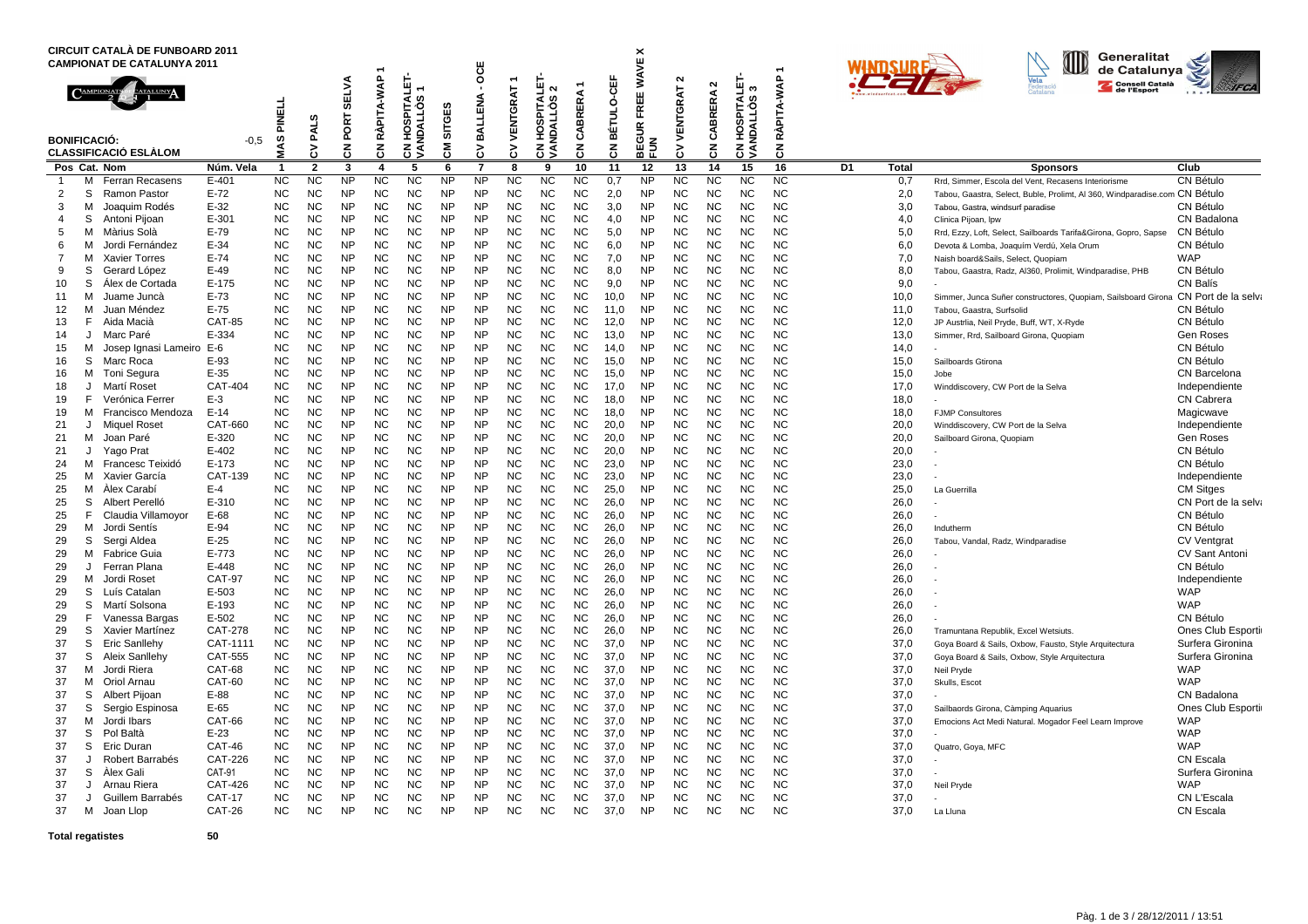|                                                  |   | <b>CIRCUIT CATALÀ DE FUNBOARD 2011</b><br><b>CAMPIONAT DE CATALUNYA 2011</b><br><b>EATALUNY</b> |                 | PINELI                 | ഗ<br>⋖                 | <b>SELV</b><br>PORT | $\Omega$<br>Ş<br>PITA | 当<br>↽<br>ഗ<br>۰O<br>분.<br><b>NDALL</b><br>ᢆ | m<br>Ŵ<br>ত<br>등 | <b>OCE</b><br>◀<br>z<br>픸 | 4<br>VENTGR            | $\sim$<br>cr.<br>۰ö<br>NDALL <sub>I</sub><br>ក<br>m<br>C | RER<br>⋒<br>d          | 说<br>റ       | ×<br>¥<br>3<br><b>FREE</b> | ີ<br>눙<br><b>TGR</b><br>z<br>画 | $\sim$<br><b>BRERA</b> | Ξ.<br>ৰ ৩<br>통의<br>w<br>ಕ | WAP<br>⋖<br><b>RÀPIT,</b> |                |              | ID<br>Generalitat<br>de Catalunya<br><b>Vela</b><br>Federació<br>Catalana<br><b>Consell Català</b><br>de l'Esport | <b>IFCA</b>                   |
|--------------------------------------------------|---|-------------------------------------------------------------------------------------------------|-----------------|------------------------|------------------------|---------------------|-----------------------|----------------------------------------------|------------------|---------------------------|------------------------|----------------------------------------------------------|------------------------|--------------|----------------------------|--------------------------------|------------------------|---------------------------|---------------------------|----------------|--------------|-------------------------------------------------------------------------------------------------------------------|-------------------------------|
| <b>BONIFICACIÓ:</b>                              |   | <b>CLASSIFICACIÓ ESLÀLOM</b>                                                                    | $-0,5$          | 45<br>ś                | ௨<br>š                 | $\overline{5}$      | Ā<br>중                | 웊<br>ह ड्र                                   | 동                | ā<br>Б                    | ∍<br>ن                 | ξš                                                       | ن<br>ج<br>"            | 岀<br>중       | BEGUR<br>FUN               | 5<br>دءَ                       | ت<br>중                 | 오<br>è<br>ह ड्र           | 중                         |                |              |                                                                                                                   |                               |
|                                                  |   | <b>MÀSTERS</b>                                                                                  |                 |                        |                        |                     |                       |                                              |                  |                           |                        |                                                          |                        |              |                            |                                |                        |                           |                           |                |              |                                                                                                                   |                               |
|                                                  |   | Pos Cat. Nom                                                                                    | Núm. Vela       |                        | $\mathbf{r}$           | 3                   |                       |                                              |                  |                           | 8                      | ۰q                                                       | 10                     | 11           | 12                         | 13                             | 14                     | 15                        | 16                        | D <sub>1</sub> | <b>Total</b> | <b>Sponsors</b>                                                                                                   | Club                          |
|                                                  | м | Ferran Recasens                                                                                 | $E-401$         | $\overline{NC}$        | <b>NC</b>              | <b>NP</b>           | <b>NC</b>             | <b>NC</b>                                    | <b>NP</b>        | <b>NP</b>                 | <b>NC</b>              | <b>NC</b>                                                | <b>NC</b>              | 0.7          | NP                         | NC                             | ΝC                     | <b>NC</b>                 | <b>NC</b>                 |                | 0,7          | Rrd. Simmer. Escola del Vent. Recasens Interiorisme                                                               | CN Bétulo                     |
|                                                  |   | Joaquim Rodés                                                                                   | $E-32$          | <b>NC</b>              | <b>NC</b>              | <b>NP</b>           | <b>NC</b>             | <b>NC</b>                                    | <b>NP</b>        | <b>NP</b>                 | <b>NC</b>              | <b>NC</b>                                                | <b>NC</b>              | 2,0          | <b>NP</b>                  | NC                             | NC.                    | <b>NC</b>                 | <b>NC</b>                 |                | 2,0          | Sailboards Girona, Loft Sails                                                                                     | CN Bétulo                     |
|                                                  |   | M Màrius Solà                                                                                   | $E-79$          | <b>NC</b>              | <b>NC</b>              | <b>NP</b>           | <b>NC</b>             | <b>NC</b>                                    | <b>NP</b>        | <b>NP</b>                 | <b>NC</b>              | <b>NC</b>                                                | <b>NC</b>              | 3,0          | <b>NP</b>                  | <b>NC</b>                      | NC.                    | <b>NC</b>                 | <b>NC</b>                 |                | 3,0          | Doctor X, Sapse.com                                                                                               | CN Bétulo                     |
|                                                  |   | Jordi Fernández                                                                                 | $E-34$          | <b>NC</b>              | <b>NC</b>              | NΡ                  | NC                    | NC                                           | NΡ               | <b>NP</b>                 | <b>NC</b>              | <b>NC</b>                                                | <b>NC</b>              | 4,0          | <b>NP</b>                  | <b>NC</b>                      | ΝC                     | <b>NC</b>                 | <b>NC</b>                 |                | 4,0          | Devota & Lomba                                                                                                    | CN Bétulo                     |
|                                                  |   | <b>Xavier Torres</b>                                                                            | $E-74$          | <b>NC</b>              | <b>NC</b>              | <b>NP</b>           | <b>NC</b>             | <b>NC</b>                                    | <b>NP</b>        | <b>NP</b>                 | <b>NC</b>              | <b>NC</b>                                                | <b>NC</b>              | 5,0          | <b>NP</b>                  | <b>NC</b>                      | <b>NC</b>              | <b>NC</b>                 | <b>NC</b>                 |                | 5,0          | Naish Boards & Sails                                                                                              | <b>WAP</b>                    |
|                                                  |   | Jaume Juncà                                                                                     | <b>CAT-73</b>   | <b>NC</b>              | <b>NC</b>              | <b>NP</b>           | <b>NC</b>             | <b>NC</b>                                    | <b>NP</b>        | <b>NP</b>                 | <b>NC</b>              | <b>NC</b>                                                | <b>NC</b>              | 6,0          | <b>NP</b>                  | NC                             | NC                     | <b>NC</b>                 | <b>NC</b>                 |                | 6,0          | Juncà Sañer Constructor                                                                                           | <b>WAP</b>                    |
|                                                  |   | Juan Méndez                                                                                     | $E-75$          | <b>NC</b>              | <b>NC</b>              | <b>NP</b>           | <b>NC</b>             | NC                                           | <b>NP</b>        | <b>NP</b>                 | <b>NC</b>              | <b>NC</b>                                                | <b>NC</b>              | 7,0          | <b>NP</b>                  | NC                             | ΝC                     | <b>NC</b>                 | <b>NC</b>                 |                | 7,0          | Secret Sails                                                                                                      | CN Bétulo                     |
|                                                  |   | Josep Ignasi Lameiro E-6                                                                        |                 | <b>NC</b>              | <b>NC</b>              | <b>NP</b>           | <b>NC</b>             | NC                                           | <b>NP</b>        | <b>NP</b>                 | <b>NC</b>              | <b>NC</b>                                                | <b>NC</b>              | 8.0          | <b>NP</b>                  | NC                             | ΝC                     | <b>NC</b>                 | <b>NC</b>                 |                | 8,0          | Tabou                                                                                                             | CN Bétulo                     |
|                                                  |   | M Toni Segura                                                                                   | E-35            | <b>NC</b>              | <b>NC</b>              | <b>NP</b>           | NC                    | NC                                           | <b>NP</b>        | <b>NP</b>                 | <b>NC</b>              | <b>NC</b>                                                | <b>NC</b>              | 9,0          | <b>NP</b>                  | NC                             | NC                     | <b>NC</b>                 | <b>NC</b>                 |                | 9,0          | Jobe                                                                                                              | CN Barcelona                  |
| 10                                               |   | Francisco Mendoza                                                                               | $E-14$          | <b>NC</b>              | <b>NC</b>              | <b>NP</b>           | <b>NC</b>             | <b>NC</b>                                    | NP               | <b>NP</b>                 | <b>NC</b>              | <b>NC</b>                                                | <b>NC</b>              | 10.0         | <b>NP</b>                  | <b>NC</b>                      | <b>NC</b>              | <b>NC</b>                 | <b>NC</b>                 |                | 10.0         | <b>FJMP Consultores</b>                                                                                           | Magicwave                     |
| 11                                               |   | Joan Paré                                                                                       | CAT-320         | <b>NC</b>              | <b>NC</b>              | <b>NP</b>           | <b>NC</b>             | <b>NC</b>                                    | <b>NP</b>        | <b>NP</b>                 | <b>NC</b>              | <b>NC</b>                                                | <b>NC</b>              | 11,0         | <b>NP</b>                  | <b>NC</b>                      | <b>NC</b>              | <b>NC</b>                 | <b>NC</b>                 |                | 11,0         | Quopiam, Sailbaords Girona                                                                                        | <b>GEN</b>                    |
| 12                                               |   | Xavier García                                                                                   | CAT-127         | <b>NC</b>              | <b>NC</b>              | <b>NP</b>           | NC                    | NC                                           | NP               | <b>NP</b>                 | <b>NC</b>              | <b>NC</b>                                                | <b>NC</b>              | 12,0         | <b>NP</b>                  | NC                             | NC                     | ΝC                        | <b>NC</b>                 |                | 12,0         |                                                                                                                   | <b>WAP</b>                    |
|                                                  |   | Francesc Teixidó                                                                                | CAT-173         | <b>NC</b>              | <b>NC</b>              | <b>NP</b>           | <b>NC</b>             | NC                                           | <b>NP</b>        | <b>NP</b>                 | <b>NC</b>              | <b>NC</b>                                                | <b>NC</b>              | 12,0         | <b>NP</b>                  | NC                             | ΝC                     | <b>NC</b>                 | <b>NC</b>                 |                | 12,0         |                                                                                                                   | CN Bétulo                     |
|                                                  |   | Àlex Carabí<br>Jordi Sentís                                                                     | $E-4$<br>$E-94$ | <b>NC</b>              | <b>NC</b>              | <b>NP</b>           | <b>NC</b>             | <b>NC</b>                                    | <b>NP</b>        | <b>NP</b>                 | <b>NC</b><br><b>NC</b> | <b>NC</b><br><b>NC</b>                                   | <b>NC</b><br><b>NC</b> | 14,0         | <b>NP</b>                  | <b>NC</b><br><b>NC</b>         | <b>NC</b>              | <b>NC</b>                 | <b>NC</b>                 |                | 14,0         | La Guerrilla                                                                                                      | <b>CM Sitges</b><br>CN Bétulo |
| 15<br>15                                         |   | Jordi Roset                                                                                     | <b>CAT-97</b>   | <b>NC</b><br><b>NC</b> | <b>NC</b><br><b>NC</b> | NΡ<br><b>NP</b>     | NC<br><b>NC</b>       | <b>NC</b><br><b>NC</b>                       | NΡ<br><b>NP</b>  | <b>NP</b><br><b>NP</b>    | <b>NC</b>              | <b>NC</b>                                                | <b>NC</b>              | 15,0<br>15,0 | <b>NP</b><br><b>NP</b>     | <b>NC</b>                      | NC<br><b>NC</b>        | NC<br><b>NC</b>           | <b>NC</b><br><b>NC</b>    |                | 15,0<br>15,0 | Indutherm                                                                                                         | Independiente                 |
| 15                                               |   | Fabrice Guia                                                                                    | $E - 773$       | <b>NC</b>              | <b>NC</b>              | <b>NP</b>           | <b>NC</b>             | <b>NC</b>                                    | <b>NP</b>        | <b>NP</b>                 | <b>NC</b>              | <b>NC</b>                                                | <b>NC</b>              |              | <b>NP</b>                  | NC                             | NC                     | <b>NC</b>                 | <b>NC</b>                 |                | 15,0         |                                                                                                                   | <b>CV Sant Antoni</b>         |
| 18                                               |   | Jordi Riera                                                                                     | CAT-68          | <b>NC</b>              | <b>NC</b>              | <b>NP</b>           | NC                    | NC                                           | <b>NP</b>        | <b>NP</b>                 | <b>NC</b>              | <b>NC</b>                                                | <b>NC</b>              | 15,0<br>18,0 | <b>NP</b>                  | NC                             | ΝC                     | <b>NC</b>                 | <b>NC</b>                 |                | 18,0         |                                                                                                                   | <b>WAP</b>                    |
| 18                                               |   | M Oriol Arnau                                                                                   | CAT-60          | <b>NC</b>              | <b>NC</b>              | <b>NP</b>           | NC                    | NC                                           | NΡ               | <b>NP</b>                 | <b>NC</b>              | <b>NC</b>                                                | <b>NC</b>              | 18,0         | <b>NP</b>                  | NC                             | ΝC                     | NC.                       | <b>NC</b>                 |                | 18,0         | Skulls, Escot                                                                                                     | <b>WAP</b>                    |
| 18                                               |   | Jordi Ibars                                                                                     | CAT-66          | <b>NC</b>              | <b>NC</b>              | <b>NP</b>           | NC                    | NC                                           | NΡ               | <b>NP</b>                 | <b>NC</b>              | <b>NC</b>                                                | <b>NC</b>              | 18,0         | <b>NP</b>                  | NC                             | ΝC                     | <b>NC</b>                 | <b>NC</b>                 |                | 18,0         | Mogador                                                                                                           | <b>WAP</b>                    |
|                                                  |   |                                                                                                 | CAT-26          | <b>NC</b>              | <b>NC</b>              | <b>NP</b>           | <b>NC</b>             | <b>NC</b>                                    | <b>NP</b>        | <b>NP</b>                 | <b>NC</b>              | <b>NC</b>                                                | <b>NC</b>              | 18,0         | <b>NP</b>                  | <b>NC</b>                      | <b>NC</b>              | <b>NC</b>                 | <b>NC</b>                 |                | 18,0         | La Lluna                                                                                                          | <b>CN Escala</b>              |
| Joan Llop<br>18<br>21<br><b>Total regatistes</b> |   |                                                                                                 |                 |                        |                        |                     |                       |                                              |                  |                           |                        |                                                          |                        |              |                            |                                |                        |                           |                           |                |              |                                                                                                                   |                               |

# **Total regatistes**

# **JUVENILS**

|  | Pos Cat. Nom       | Núm. Vela      |           |           |           |           |     |           |           |     |     |     |     |     |     |     | 15   | 16  | D1. | Total | <b>Sponsors</b>            | Club               |
|--|--------------------|----------------|-----------|-----------|-----------|-----------|-----|-----------|-----------|-----|-----|-----|-----|-----|-----|-----|------|-----|-----|-------|----------------------------|--------------------|
|  | Marc Paré          | CAT-334        | <b>NC</b> | <b>NC</b> | ΝP        | <b>NC</b> | ΝC  | ΝP        | NF        | ΝC  |     |     |     | NP. | NC. | ΝC  | NC.  | NC. |     | 0,7   | Quopiam, Sailbaords Girona | <b>GEN</b>         |
|  | Martí Roset        | CAT-404        | <b>NC</b> | NC.       | <b>NP</b> | NC        | NC. | <b>NP</b> | <b>NP</b> | ΝC  | NC. | NC. | 2.0 | NP. | NC. | NC. | NC.  | NC. |     | 2,0   |                            | CN Port de la Selv |
|  | Yago Prat          | $E - 851$      | NC.       | <b>NC</b> | NP        | <b>NC</b> | NC. | <b>NP</b> | <b>NP</b> | ΝC  | NC. | NC. | 3.0 | NP. | NC. | NC. | NC . | NC. |     | 3,0   |                            | CN Bétulo          |
|  | Miguel Roset       | CAT-660        | <b>NC</b> | NC.       | NP        | NC.       | NC. | <b>NP</b> | <b>NP</b> | NC. | ΝC  | NC. | 3.0 | NP. | NC. | NC. | NC . | NC. |     | 3,0   |                            | CN Port de la Selv |
|  | Ferran Plana       | E-448          | NC.       | <b>NC</b> | <b>NP</b> | <b>NC</b> | NC. | NP        | <b>NP</b> | NC. | NC. | NC. | 5.0 | NP. | NC. | NC. | NC . | NC. |     | 5,0   | . .                        | CN Bétulo          |
|  | Robert Barrabés    | CAT-226        | <b>NC</b> | ΝC        | NP        | NC.       | NC. | <b>NP</b> | NP        | NC  | NC  | NC. | 6.0 | NP. | NC. | NC. | NC . | NC. |     | 6,0   |                            | CN Escala          |
|  | Arnau Riera        | <b>CAT-426</b> | <b>NC</b> | <b>NC</b> | <b>NP</b> | NC        | NC. | NP        | <b>NP</b> | NC. | NC. | NC. | 6.0 | NP. | NC. | NC. | NC . | NC. |     | 6,0   |                            | <b>WAP</b>         |
|  | Guillem Barrabades | $CAT-17$       | NC.       | <b>NC</b> | NP        | <b>NC</b> | NC  | NP        | NP        | ΝC  | NC. | NC. | 6,0 | NP  | NC. | NC. | NC.  | NC. |     | 6,0   |                            | CN Escala          |

### **Total regatistes<sup>8</sup>**

#### **FÈMINESPos Cat. Nom Núm. Vela <sup>1</sup> <sup>2</sup> 3 <sup>4</sup> 5 6 <sup>7</sup> 8 9 10 <sup>11</sup> <sup>12</sup> 13 <sup>14</sup> 15 16 D1 Total Sponsors Club**CN Bétulo <sup>1</sup> F Aida Macià E-85 NC NC NP NC NC NP NP NC NC NC 0,7 NP NC NC NC NC 0,7 JP Austrlia, Neil Pryde, Buff, WT, X-Ryde CN Bétulo 2 F Verónica Ferrer E-3 NC NC NP NC NC NP NP NC NC NC 2,0 NP NC NC NC NC<br>3 F Vanessa Vargas E-502 NC NC NP NC NC NP NP NC NC NC 3,0 NP NC NC NC  $C$  NC  $2,0$  - CN Cabrera  $2,0$  - CN Cabrera  $C$ 3 <sup>F</sup> Vanessa Vargas E-502 NC NC NP NC NC NP NP NC NC NC 3,0 NP NC NC NC NC 3,0 - CN Bétulo 3 F Claudia Villamoyor E-68 NC NC NP NC NC NP NP NC NC NC 3,0 NP NCC NC NC NC 3,0 - CN Bétulo

### **Total regatistes<sup>4</sup>**

**NOTES**

| <b>BONIFICACIÓ</b> | Punts de bonificació per assitència a regata sense resultat (Segons acord d'Assamblea General Ordinària de 11/11/2007) |
|--------------------|------------------------------------------------------------------------------------------------------------------------|
| <b>NC</b>          | Regata no convocada i sense puntuació                                                                                  |
| $\ddotsc$          |                                                                                                                        |

**NPRegata no puntuable**